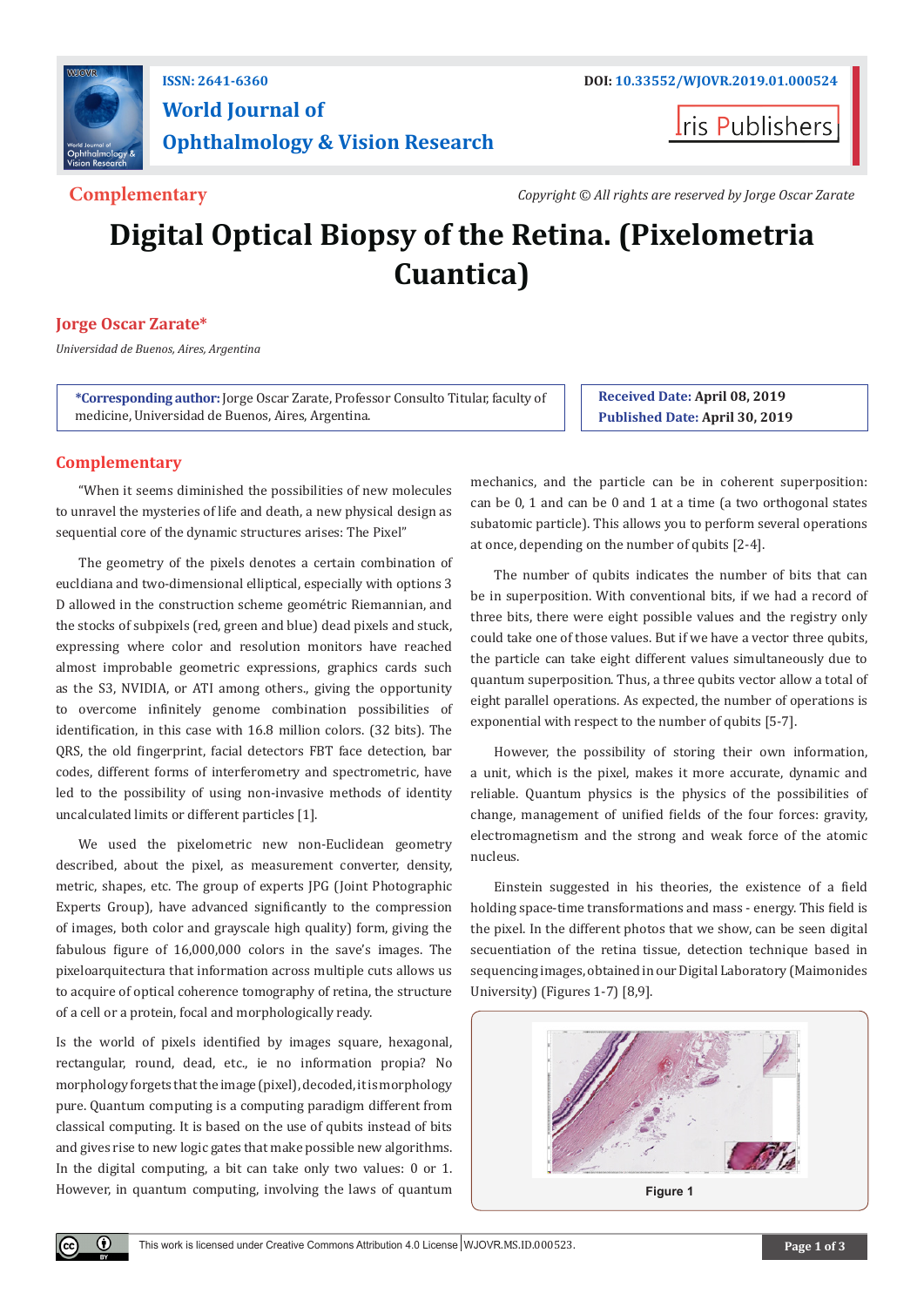

**Figure 2:** Secuenciacion Digital.



**Figure 3:** From the histological image with H-E to the image given by the OCT. From the Image of the OCT to a histological image.





**Figure 5:** Retinal pixel morphology Original



**Figure 6:** Panoramic aspects of digital retinal capture. With different retinal layers (phisical concept with píxel unit).



**Figure 7:** In de right we can see the phisical aspects of pigmentary epithelium of retina. Original capture in our laboratory of Digital Pathology in Maimonides University.

- The basics of different methods of detection are:
- Chemical for Haematoxilin and eosin
- Immunological in Immunohistochemical tecqunics
- Resolutive expectative, for the transmission electronic microscopy
- And Pixel in digital capture detection.

### **Acknowledgment**

None.

#### **Conflicts of Interest**

No conflicts of interest.

#### **References**

- 1. [Wojtkowski M, Bajraszewski T, Gorczynska I, Targowski P, Kowalczyk](https://www.ncbi.nlm.nih.gov/pubmed/15364223) [A, et al. \(2004\) Ophthalmic imaging by spectral optical coherence](https://www.ncbi.nlm.nih.gov/pubmed/15364223) [tomography. Am J Ophthalmol 138\(3\): 412-419.](https://www.ncbi.nlm.nih.gov/pubmed/15364223)
- 2. Zarate JO, Pelayes D, Singh A (2012) Optical digital biopsy: A new method of tissue and cell identification with ophthalmic applications. Patología 50(3):179-181.
- 3. Zárate JO (2013) Optical Digital Biopsy. Brush strokes and pixels in the wonderful Latin-American iconography. Patología 51(3):206-209.
- 4. Zárate JO (2014) Digital optical biopsy. Possible extension to no other ophthalmic tissue. Patología Rev Latinoam 52: 246-247.
- 5. Zarate JO (2014) The pixelometría. New non-Euclidian geometry, biological importance. Patologia (Mex).
- 6. Zárate JO, Pelayes David, Folgar Martín, Lacarta Guillermo, Alvarado Miguel (2015) Optical Digital Biopsy: Uveal Choroidal Melanoma: Case